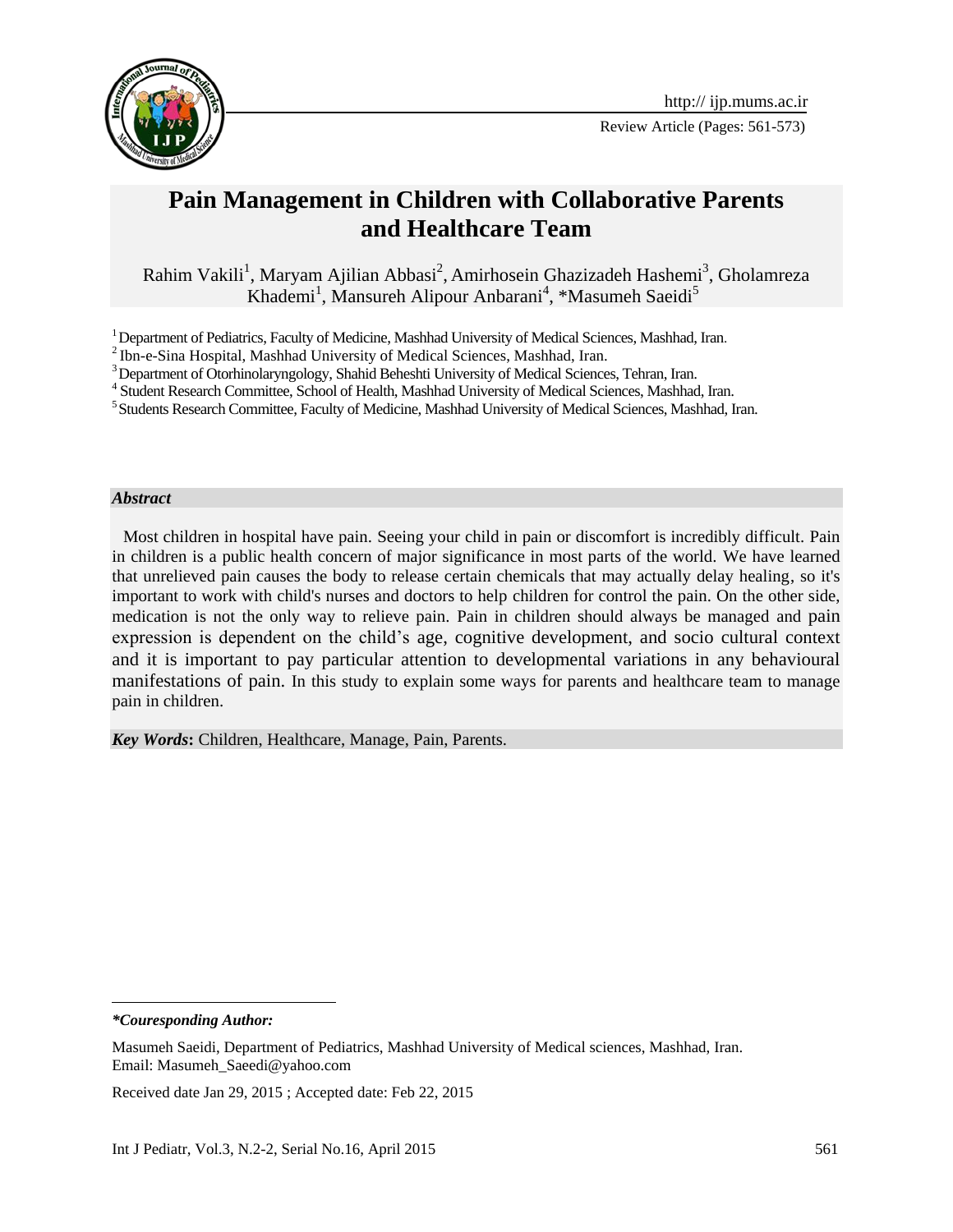#### **Introduction**

The International Association for the Study of Pain (IASP) defines pain as, "an unpleasant sensory and emotional experience associated with actual or potential tissue damage, or described in terms of such damage" (1). The definition emphasizes both the physical and emotional nature of pain. An additional note is pertinent to pain experienced by children: "The inability to communicate verbally does not negate the possibility that an individual is experiencing pain and is in need of

appropriate pain-relieving treatment. Pain is always subjective  $\ldots$ " (2, 3).

Pain is a multidimensional phenomenon with sensory, physiological, cognitive, affective, behavioural and spiritual components. Emotions (affective component), behavioural responses to pain (behavioural component), beliefs, attitudes, spiritual and cultural attitudes about pain and pain control (cognitive component) all alter the way that pain is experienced (sensory component) by modifying the transmission of noxious (unpleasant) stimuli to the brain (physiological component) (4) (Figure.1).



**Fig. 1**: Diagram showing the many dimensions of pain modifying the transmission of noxious stimuli to the brain (1)

#### *The four most commonly used systems are:*

• The pathophysiological mechanism of pain (nociceptive or neuropathic pain);

• The duration of pain (chronic or acute, breakthrough pain);

The etiology (malignant or nonmalignant);

• The anatomic location of pain (4).

*Some causes of persisting pain in children may result from:*

**1**. Chronic diseases such as arthritis, sickle cell disease and rheumatologic disorders constitute important causes of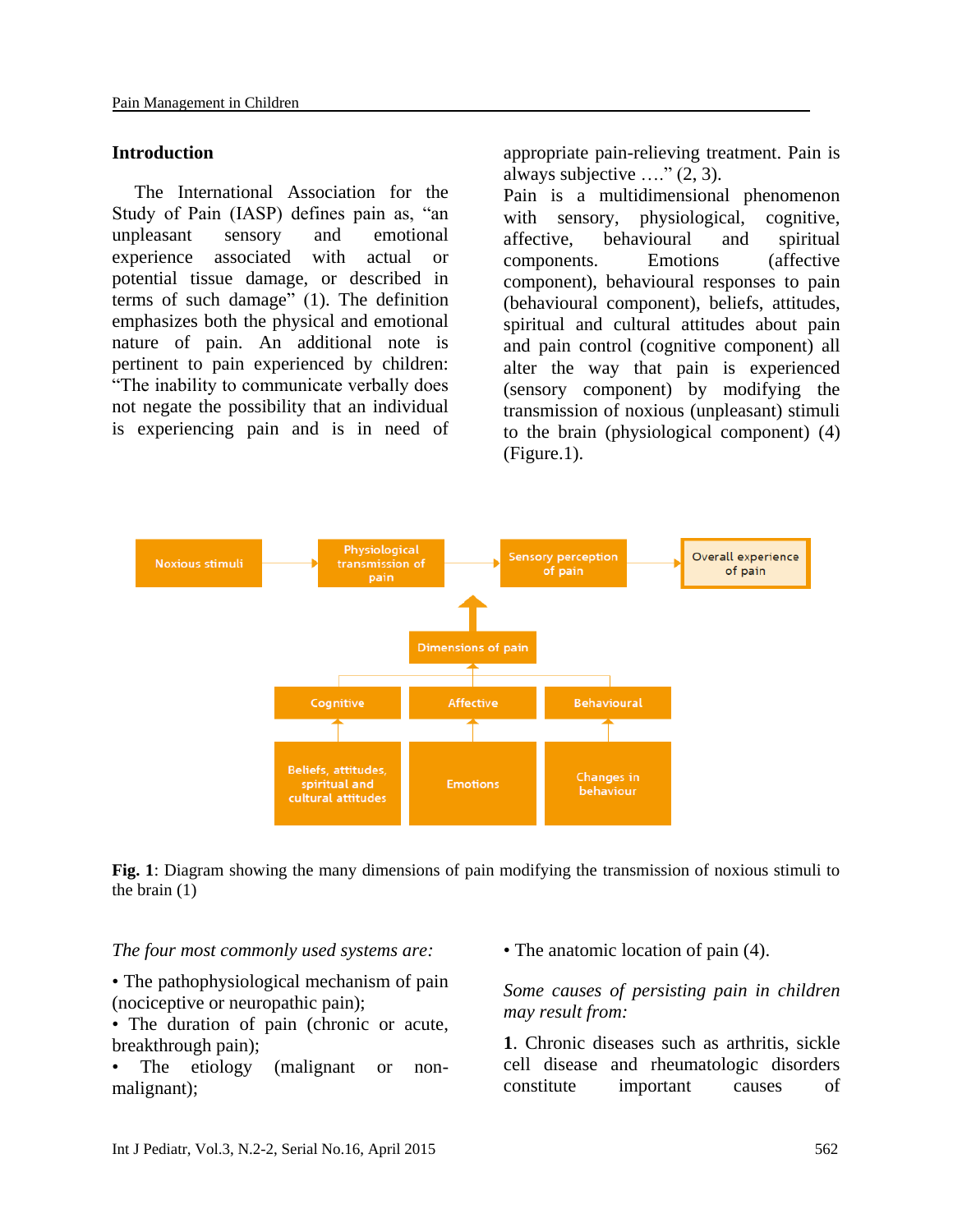musculoskeletal pain and chronic conditions such as inflammatory bowel disease can cause recurrent abdominal pain.

**2**. Trauma – physical, thermal, electrical and chemical injuries (e.g. burns) and lead to, for instance, phantom limb pain or lower back pain.

**3**. Life threatening diseases and their treatment such as simultaneous acute and chronic pain in cancer and HIV/AIDS.

**4**. Idiopathic pain has no identifiable etiology. Examples are most headaches and recurrent abdominal pain (Several types of headaches can affect children including migraine, tension, and cluster headaches).

# *Classification based on pain duration*

A commonly used definition of *acute* pain is pain lasting less than 30 days, and a commonly used definition of *chronic* pain is pain lasting more than three months. However, these definitions are arbitrary and not essential for deciding on treatment strategies. Symptoms and causes of the two types of pain may overlap and pathophysiological factors can be independent of duration. Therefore, this division between acute and chronic pain based on duration may be problematic.

**Acute pain:** is of sudden onset, is felt immediately following injury, is severe in intensity, but is usually short-lasting (*5*). It arises as a result of tissue injury stimulating nociceptors and generally disappears when the injury heals.

**Chronic pain:** is continuous or recurrent pain that persists beyond the expected normal time of healing (*6*). Chronic pain may begin as acute pain and persist for long periods or may recur due to persistence of

noxious stimuli or repeated exacerbation of an injury. Chronic pain may also arise and persist in the absence of identifiable pathophysiology or medical illness. Chronic pain can negatively affect all aspects of daily life, including physical activities, school attendance, sleep patterns, family interactions and social relationships and can lead to distress, anxiety, depression, insomnia, fatigue or mood changes, such as irritability and negative coping behaviour. As pain is an outcome of an interaction of many factors, the child as a whole must be considered when evaluating the clinical features of pain. Therefore, a holistic approach may be required to relieve pain.

**Episodic or recurrent pain:** occurs intermittently over a long period of time and the child can be pain free in between each painful episode. Painful episodes can often fluctuate in intensity, quality and frequency over time and are consequently unpredictable. This type of pain may be indistinguishable from recurrent acute pain but might be associated with a more severe impact on the affected child's physical and psychosocial life. Examples of this type of pain include migraine, episodic sickle cell disease pain, recurrent abdominal pain. Persisting and recurrent pain can coexist, especially in conditions such as in sickle cell disease.

**Breakthrough pain:** is characterized as a temporary increase in the severity of pain over and above the pre-existing baseline pain level, e.g. if a child is taking pain medicines and has good pain control with a stable analgesic regimen and suddenly develops acute exacerbation of pain. It is usually of sudden onset, severe, and of short duration. A number of episodes of breakthrough pain can occur each day. It is a well-known feature in cancer pain but it is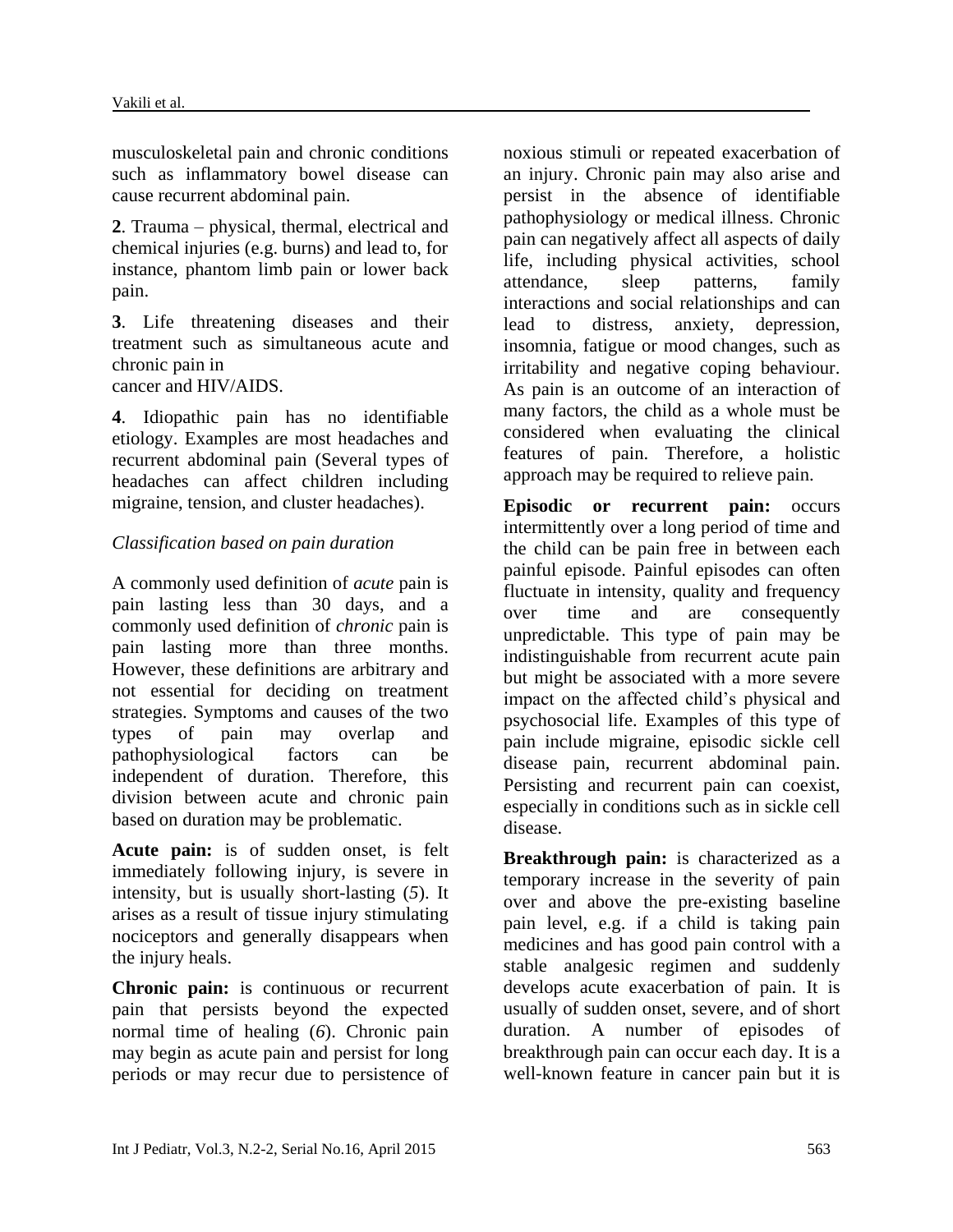also seen in non-malignant pain conditions (4). Breakthrough pain can occur unexpectedly and independently of any stimulus, i.e. without a preceding incident or an obvious precipitating factor.

**Incident pain or pain due to movement:** has an identifiable cause. The pain can be induced by simple movements, such as walking, or by physical movements that exacerbate pain, such as weight bearing, coughing or urination. Diagnostic or therapeutic procedures can also cause incident pain.

**End of dose pain:** results when the blood level of the medicine falls below the minimum effective analgesic level towards the end of dosing interval (4).

# **Materials and Methods**

The current study is a review survey which was conducted to evaluate of children's pain by studying WHO website, UNICEF website and scientific texts about this subject. To evaluate the texts, the singular or combination forms of the following keywords were used: "Pain", "Management", "Children", "Parents" "Collaborate" and "Healthcare".

To evaluate the electronic databases the following websites were searched: Google, Ministry of Healthcare, Google Scholar, Scopus and PubMed. Also, library search was performed by referring to the journal archives of libraries, and evaluating the available Persian and English references, and also articles of research-scientific journals, and articles of the annual seminar of Medicine, Pediatrics and Public health.

# **Results**

Pain is an uncomfortable sensation, or feeling. It is such an important factor in

health that it has been called the "fifth vital sign  $(1, 7)$ ". It can be constant (always) there) or intermittent (coming and going). Pain can be dull and aching, sharp, or throbbing. It can be both physical and mental, and every child experiences it differently. It is important to know that no one can describe what your child's pain feels like except your child. Pain may be just a nuisance, or it may interfere with your child being able to get through their normal daily activities.

We feel pain when our brain sends out special signals to our bodies. Usually, we are sick or injured when our brains send these signals. Feeling pain usually serves a purpose—it is a signal that something is wrong. Pain can be acute (lasting for a short time) or chronic (lasting for a much longer time, perhaps months or years). Chronic pain often goes misdiagnosed. Unlike acute pain, it serves no useful purpose, but rather causes needless suffering if it goes untreated. Untreated or under-treated chronic pain can disrupt family routine, and interfere with your child's daily activities, which can in turn lead to long-term disability. The key to treating chronic pain is doing a good job of recognizing and describing it frequently along the way to ensure that treatment is working as it should (8).

*Expression of pain by children and appropriate pain assessment measures*

Pain expression is dependent on the child's age, cognitive development, and sociocultural context and it is important to pay particular attention to developmental variations in any behavioural manifestations of pain. Young children usually use the simple words that they learn from their parents to express pain (such as "ouch") and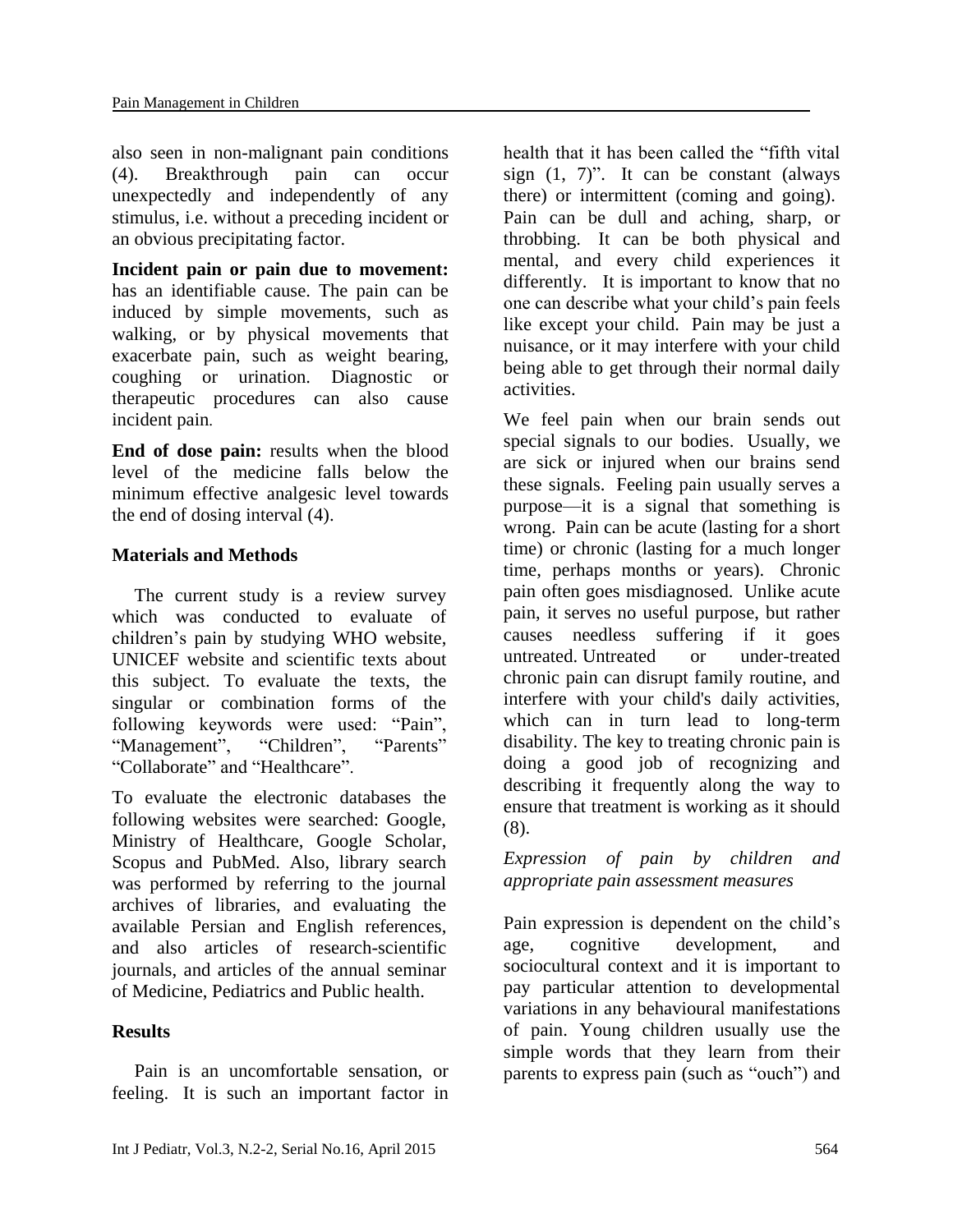may point to the part of their body in which they feel the pain. The ability to indicate the presence of pain verbally emerges between two and four years old. Gradually they learn to distinguish three levels of pain such as "a little", "some", and "a lot". By five years old, children can describe pain and define its intensity. At six years old, they can clearly differentiate the levels of pain intensity. Children from seven to ten years of age can explain why it hurts. In children unable to talk, pain reporting is reliant on parents and/or caregivers (4). Parents usually know their child's typical behavioural response to pain and this can be included in the pain assessment.

**Observation of behaviour** in relation to pain is a valid approach for pain assessment in children below three years old, and in children with limited verbal and cognitive skills. Such behavioural responses may vary depending on whether the pain is acute or persisting.

#### The main **behavioural indicators of acute pain** are:

- facial expression
- body movement and body posture
- inability to be consoled
- crying
- groaning.

These behavioural responses may be reduced in persisting pain, except during acute exacerbation.

**Behaviour in children with chronic pain**  can include:

- abnormal posturing
- fear of being moved
- lack of facial expression
- lack of interest in surroundings
- undue quietness
- increased irritability
- low mood
- sleep disruption
- anger
- changes in appetite
- poor school performance (9).

However, children may display none of the expected cues. They may deny their pain for fear of more painful treatment, for example, they may be fearful of injections. Absence of these signs does not mean absence of pain and care should be taken to avoid underestimating pain.

Caregivers are often the primary source of information, especially for **preverbal children,** as they are best aware of the child's previous pain experiences and behaviour related to pain. Also their behaviour, beliefs and perceptions can have a significant impact on the child's response to pain (10).

The approaches used by parents and caregivers to console the child, such as rocking, touch and verbal reassurance must be considered when observing distressed behaviour.

Pain expression can differ markedly in **children with severe malnutrition** who are often understimulated and developmentally delayed due to malnutrition and/or concomitant chronic conditions. Such children often respond differently to pain compared to well-nourished children. Undernourished children may not express pain through facial expressions and crying, but may whimper or faintly moan instead and have limited physical responses because of underdevelopment and apathy (11).

### *Documentation of pain: the use of pain measurement tools*

Several pain measurement tools have been developed to assess and document pain in children. There is need to recognize,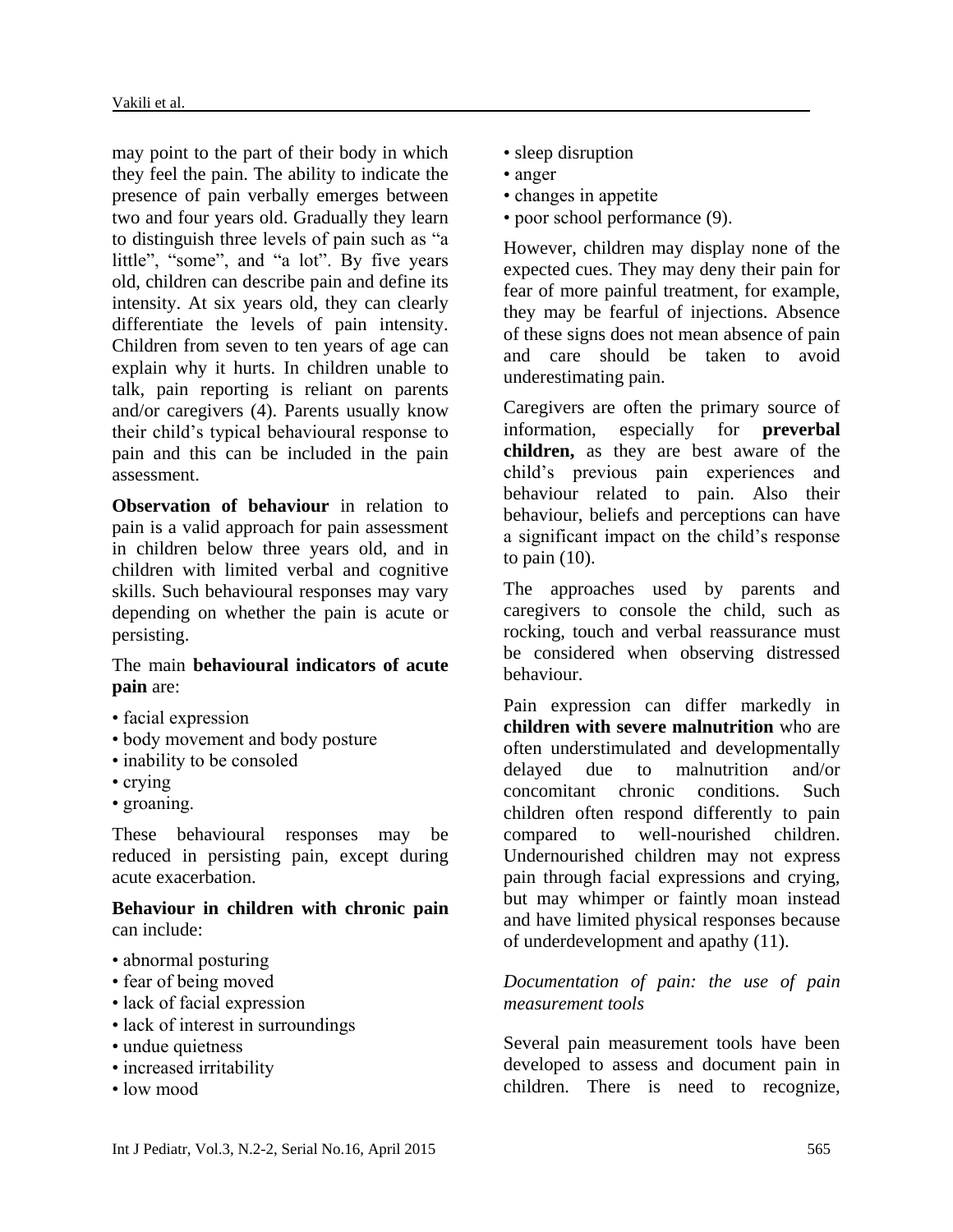evaluate, measure and monitor pain, and pain control strategies, using pain tools that are appropriate to the child's age, culture and condition. A number of tools have also been developed to address pain assessment in children unable to talk and in cognitively impaired children. Some degree of pain assessment is always possible, even in the critically-ill or cognitively-impaired child.

It is important to select psychometrically validated tools for the specific paediatric population and for persisting pain. No single pain intensity tool is appropriate across all ages or all types of pain. The majority of pain measurement tools have been developed and validated for acute pain (4, 9). The most common pain measurement tools – **pain intensity scales** – rely on the capacity to quantify pain. They are often based on the concept of counting. Pain

severity can be determined by teaching children to use quantitative pain scales. Practical tools based on the concept of quantifying and counting are appropriate for all cultures. The capacity of quantifying and counting depends on the age and developmental level of the child (4, 12, 13). The following self-report pain scales (Faces Pain Scale-Revised, Poker Chip Tool, the Visual Analogue Scale (VAS), and the Oucher Photographic and Numerical Rating Scale (NRS) have been recommended to measure pain intensity in children with acute and persisting pain by both the Ped-IMMPACT and SPP-ATF reviews. Table.1 provides comprehensive information about these tools including the applicable age range. These different tools are validated for measurement of pain intensity in children above three to four years old or above eight years old.

#### **Table 1**: List of self-report measuring tools for pain intensity

| <b>Tool</b> and<br>acronym<br><b>Coriginal</b><br>citation) | <b>Applicable</b><br>age range<br>and<br>method | <b>Comments</b><br>(strengths,<br>weaknesses and<br>limitations, cultural<br>validation)                                                                                                                                                                                                                                                                                                                           | Language                                | <b>Ease of use</b>                                                                                                       | <b>Availability, cost,</b><br>source                                                                      |
|-------------------------------------------------------------|-------------------------------------------------|--------------------------------------------------------------------------------------------------------------------------------------------------------------------------------------------------------------------------------------------------------------------------------------------------------------------------------------------------------------------------------------------------------------------|-----------------------------------------|--------------------------------------------------------------------------------------------------------------------------|-----------------------------------------------------------------------------------------------------------|
| <b>Faces Pain</b><br>Scale-<br>Revised<br>$(FPS-R)$         | $4-12$ years<br>- self-report<br>by child       | Faces are line<br>drawings with no<br>ethnicity distinctions<br>ranging from a<br>neutral expression to<br>one of intense pain<br>but without tears.<br>Simple, quick to use<br>and requires minimal<br>instructions.                                                                                                                                                                                              | Available<br>in $47$<br>languages       | Easy to administer<br>and score, readily<br>reproducible by<br>photocopying.                                             | <b>All translations</b><br>available at no cost<br>at: http://www.iasp-<br>pain.org/fpsr/                 |
| Pieces of<br>Hurt tool/<br><b>Poker Chip</b><br>tool        | $3-12$ years<br>- self-report<br>by child       | <b>Based on concrete</b><br>ordinal rating scale.<br><b>Require confirmation</b><br>that size-sorting task is<br>developed in children.<br>Weaknesses include<br>cleaning the chips<br>between patient use,<br>the potential for losing<br>chips and the limited<br>number of response<br>options (0-4). Only<br>modest evidence of<br>reliability and validity<br>in preschool children<br>between 3 and 4 years. | Arabic.<br>English,<br>Spanish,<br>Thai | Simple, quick<br>to use, require<br>minimal<br>instruction, easily<br>reproducible,<br>transported and<br>disinfectable. | Instructions in<br>English available at:<br>http://painresearch.<br>utah edu/<br>cancerpain/ch14.<br>html |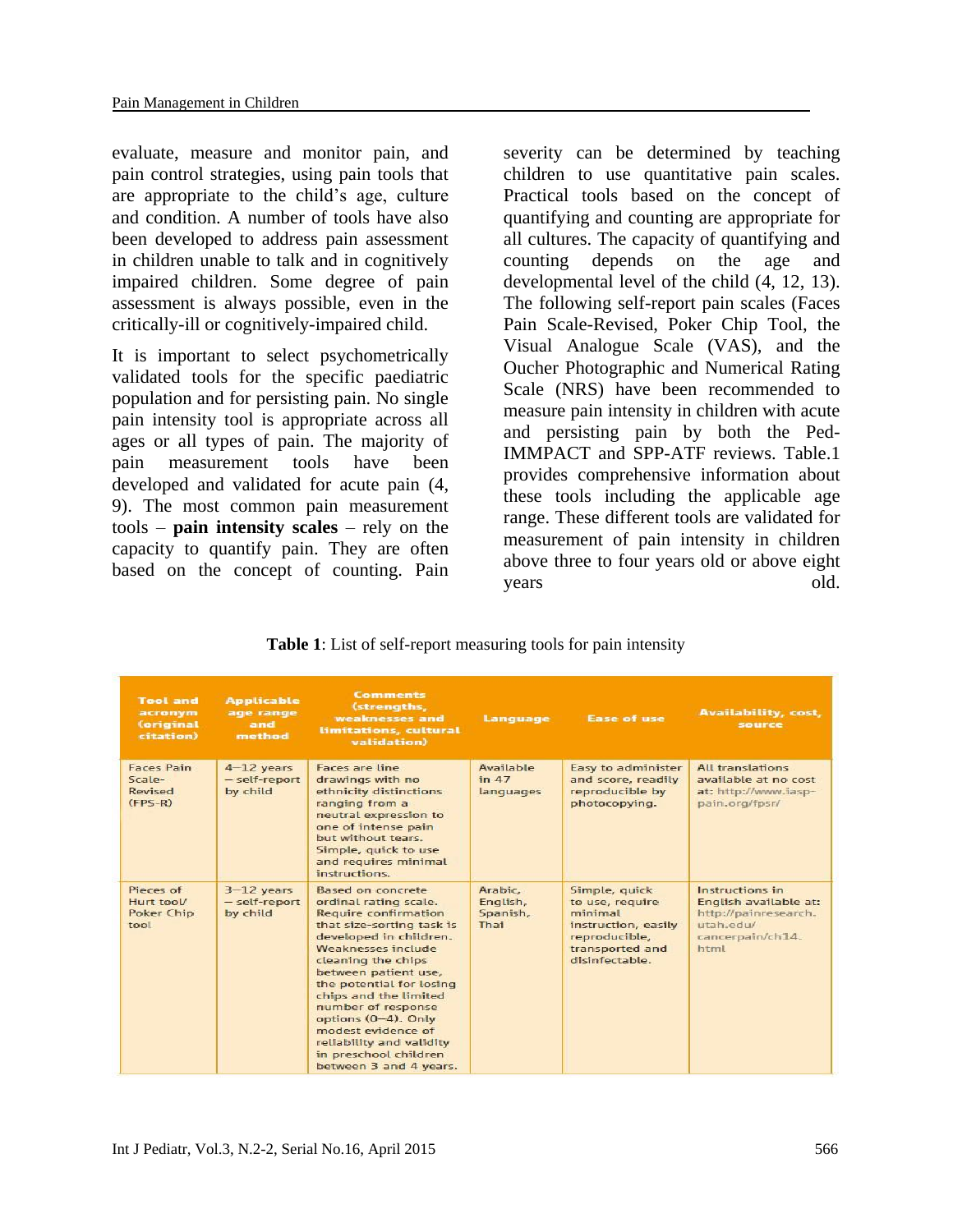| <b>Tool and</b><br>acronym<br>(original<br>citation)                                           | <b>Applicable</b><br>age range<br>and<br>method                           | <b>Comments</b><br>(strengths,<br>weaknesses and<br><b>Limitations, cultural</b><br>validation)                                                                                                                                                                                                                                                                                                                                                                                                                               | Language                                                                                                                                              | <b>Ease of use</b>                                                                                                                                                                | <b>Availability, cost,</b><br>source                                                                                                                          |
|------------------------------------------------------------------------------------------------|---------------------------------------------------------------------------|-------------------------------------------------------------------------------------------------------------------------------------------------------------------------------------------------------------------------------------------------------------------------------------------------------------------------------------------------------------------------------------------------------------------------------------------------------------------------------------------------------------------------------|-------------------------------------------------------------------------------------------------------------------------------------------------------|-----------------------------------------------------------------------------------------------------------------------------------------------------------------------------------|---------------------------------------------------------------------------------------------------------------------------------------------------------------|
| <b>Visual</b><br>Analogue<br>Scale (VAS)                                                       | Above 8<br>years - self-<br>report by<br>child                            | Sensitive to change,<br>correlates significantly<br>with parents' and/<br>or caretakers' ratings<br>of children's pain.<br>Retrospective self-<br>report has more recall<br>bias, requires a high<br>degree of abstraction<br>to indicate, on a line,<br>the different verbal<br>expressions for varying<br>pain intensity and<br>unpleasantness.                                                                                                                                                                             | Chinese,<br>English,<br>French,<br>Italian,<br>the main<br>Nigerian<br>languages<br>(Hausa,<br>Igbo,<br>Yoruba)<br>$(44)$ ,<br>Portuguese,<br>Spanish | Easy to administer<br>and score, readily<br>reproducible, but<br>photocopying<br>may alter<br>the scale by<br>increasing or<br>decreasing the<br>length of the line.              | Available at no<br>cost at: http://www.<br>partnersagainstpain.<br>com/printouts/<br>A7012AS1.pdf                                                             |
| $(a)$ The<br>Oucher<br>Photographic<br>$(b) 0 - 10$<br><b>Numerical</b><br><b>Rating Scale</b> | $(a)$ 3-12<br>years<br>(b) Above 8<br>years - self-<br>report by<br>child | (a) A colour<br>photographic scale<br>of a child's face<br>with different pain<br>expressions for younger<br>children and a NRS of<br>0-10 for older children.<br>There are four versions<br>of the photographic<br>scale: African-American,<br>Asian, Caucasian<br>and Hispanic child<br>populations.<br>(b) The NRS can be<br>administered verbally<br>by asking the child to<br>verbally estimate his/<br>her pain level on a<br>0-10 pain scale, with<br>O representing no pain<br>and 10 representing<br>the worst pain. | <b>English</b>                                                                                                                                        | Simple to use.<br>(a) The Oucher<br>photographic NRS<br>requires costly<br>colour printing.<br>(b) The NRS can<br>be administered<br>verbally without<br>any printed<br>material. | Available at:<br>(a) http://www.<br>oucher.org/<br>differences.html<br>$(b)$ http://<br>painconsortium.nih.<br>gov/pain_scales/<br>NumericRatingScale.<br>pdf |

Sources: adapted from *(4).*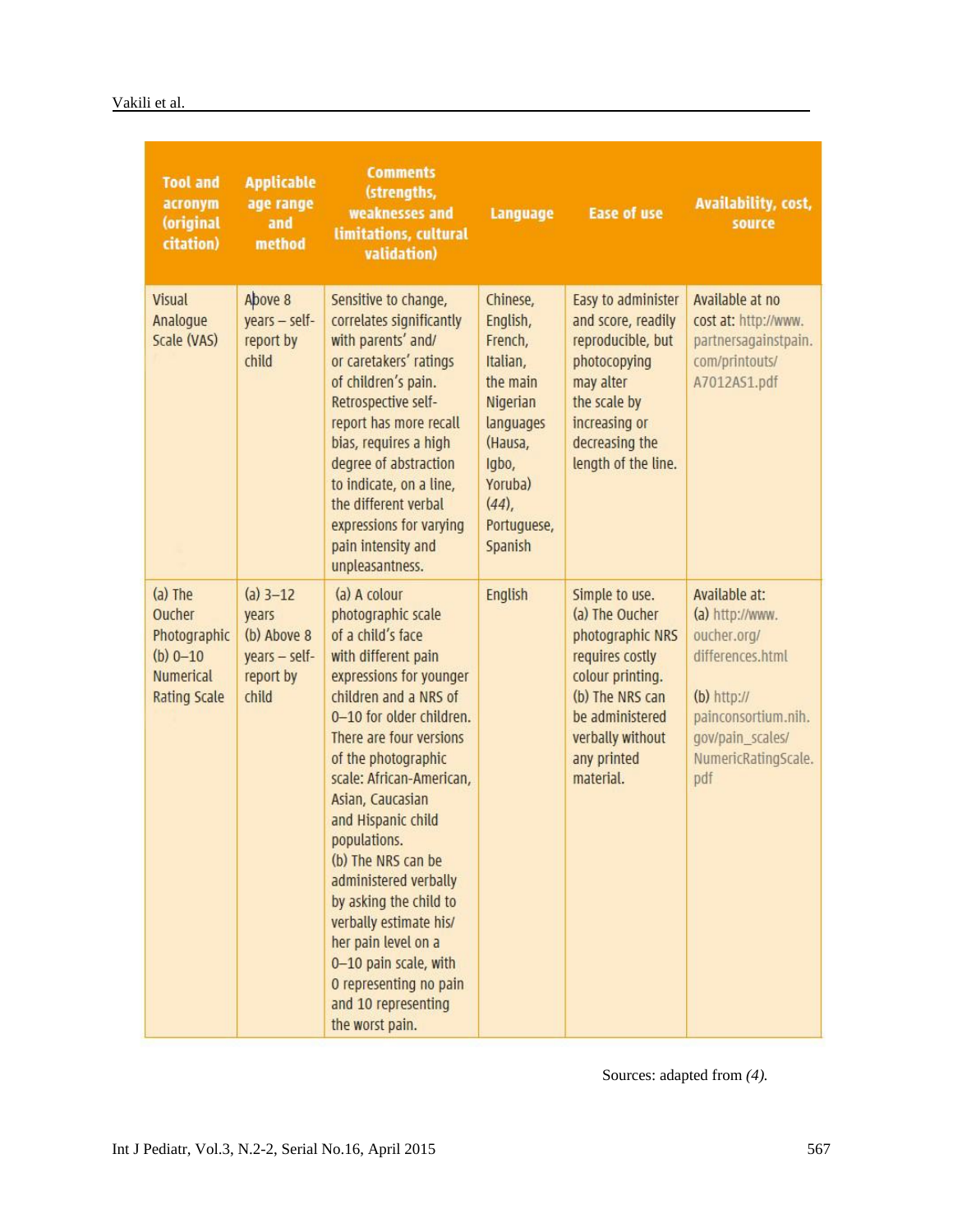The tools that measure pain in children unable to talk and cognitively-impaired children do so by quantifying and rating behavioural signs. Currently, all the observational tools to measure behavior have been developed for acute pain related to diagnostic procedures, such as bone marrow aspiration,lumbar puncture or postoperative pain.

No validated tool can support pain measurement in persisting pain settings (4, 9). There is also variability among the expressions of pain in preverbal children and cognitively impaired children. This can additionally be influenced by the disease and condition of the child, such as in malnourished children. The individual child should be observed to detect behaviour that expresses pain.

# *Defining criteria and selecting a pain measurement tool in clinical settings*

In a clinical setting, the selection of pain scales and pain measurement tools should be guided by the following criteria:

- appropriate for the age group, developmental level and sociocultural context, and covers all dimensions of persisting pain in children;
- easy to understand and to explain to a child, the parents/caregivers and health-care providers;
- process of scoring is easy, short and quick; • the data obtained is recordable and easy to interpret;
- readily available and inexpensive;
- require minimal material or equipment in terms of paper, pencil, colours, etc.;
- if reusable, easy to disinfect;

• easy to carry;

• evidence-based (validity, reliability, responsiveness to change, interpretability and feasibility established by research);

• tested in many languages and cultures and widely used  $(12)$ .

# *Assessing your child's pain*

There are a number of ways to figure out how much pain a child is having:

Ask the child, if they are able to talk. Children as young as 3-4 years can often tell us that they are hurting. Younger children may be able to point to FACES to tell us how much pain they have. Older children can usually tell us how much pain they have by using numbers (0-10, where  $0 =$  no pain and  $10 =$  worst possible pain).

Observe behaviors. Babies, young children and some children with disabilities cannot tell us about their pain. These children usually have behavior changes that tell us they are hurting. We look for facial expression, movement of the body or legs, verbal expressions (e.g., crying), and response to comfort measures.

# *Measuring your child's pain using the pain scale*

Your doctors and nurses will rate pain on a scale from 0 to 10 (0 being no pain, 10 being the worst pain that can be imagined). Older children can understand this scale, but younger children can use cartoon faces or will be observed frequently for behavioral and physical signs of pain or discomfort (Figure.2).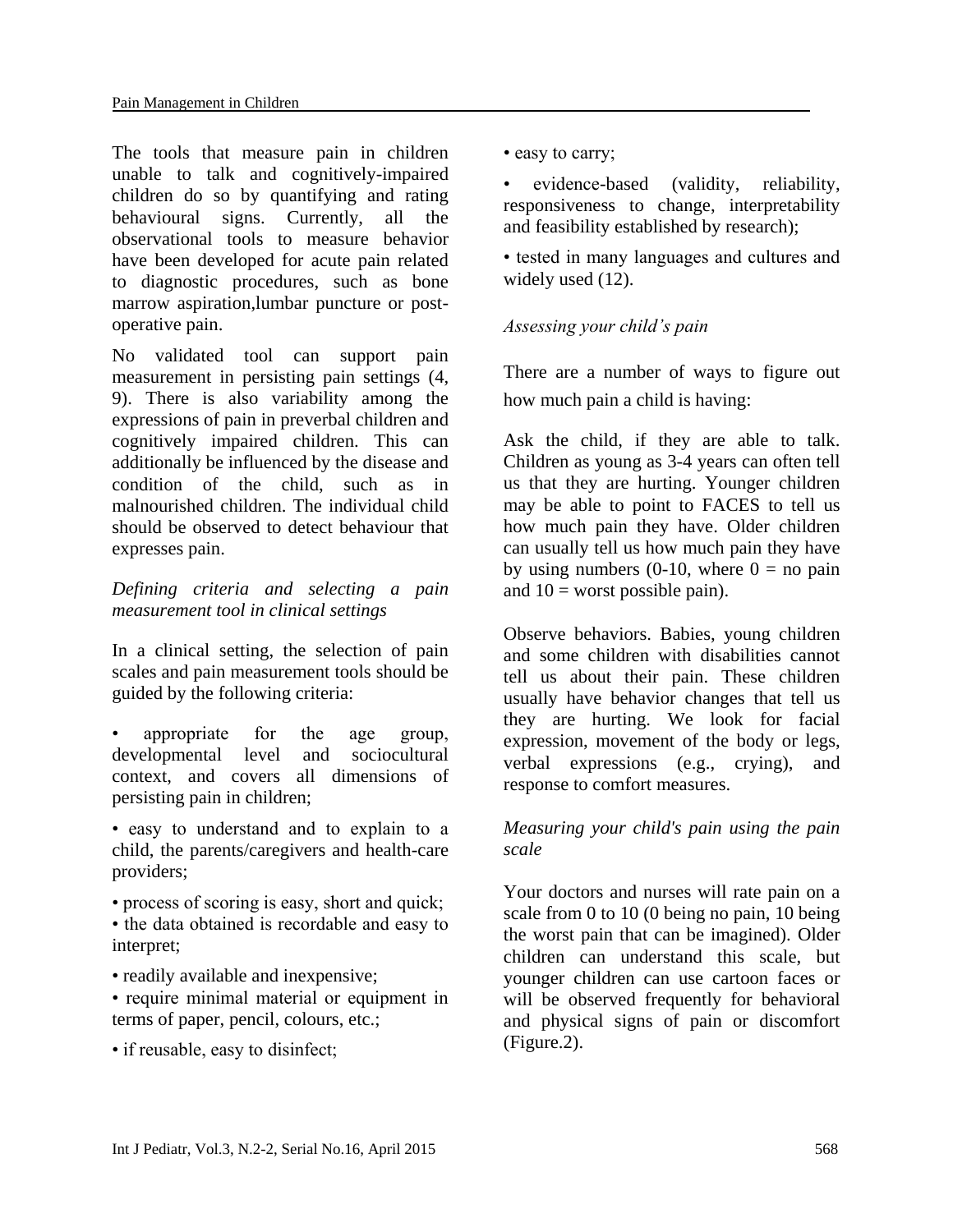

**Fig2**: Pain scale (0 being no pain, 10 being the worst pain)

Explain to your child that each face is for a person who feels happy because he has no pain (hurt) or sad because he has some or a lot of pain. Face 0 is very happy because he doesn't hurt at all. Face 2 hurts just a little bit. Face 4 hurts a little more. Face 6 hurts even more. Face 8 hurts a whole lot. Face 10 hurts as much as you can imagine, although you don't have to be crying to feel this bad. Ask your child to choose the face that best describes how he is feeling. Rating scale is recommended for people age 3 years and older (7, 8, 12).

#### *Why is treating pain important?*

Kids in pain do not do as well as kids who keep their pain under control. Pain can slow down your child's recovery. Also, pain is easier to treat before it gets really bad. So it's a good idea for your child to keep close tabs on how they feel, so pain can be "nipped in the bud." If we treat pain right away—before it gets out of control—we find that we actually need less medication overall to get it and keep it under control (7, 8).

#### *Preventing and managing side effects*

Most patients undergoing surgical procedures receive morphine or morphinelike medications. These medications can have side effects that become more common as doses are increased. Your child will be

checked frequently for these side effects to keep them safe and comfortable.

Side effects include:

- Nausea and vomiting
- Constipation
- Itching
- Confusion
- Excessive sleepiness
- Slowed breathing.

Managing these side effects is an important part of your child's plan of care and can include:

- Treating the side effect with medicines like Zofran® (for nausea, vomiting and itching),
- Decreasing the dose of morphine or switching to a different medication
- Adding Tylenol® or Motrin® for pain relief so that the morphine dose can be reduced.

### *Non-Drug therapies for pain management and comfort*

Pain is complex and there are many nondrug therapies that can be used to manage pain and help decrease a child's anxiety. These techniques also can become coping skills that you / your child can use in future life experiences.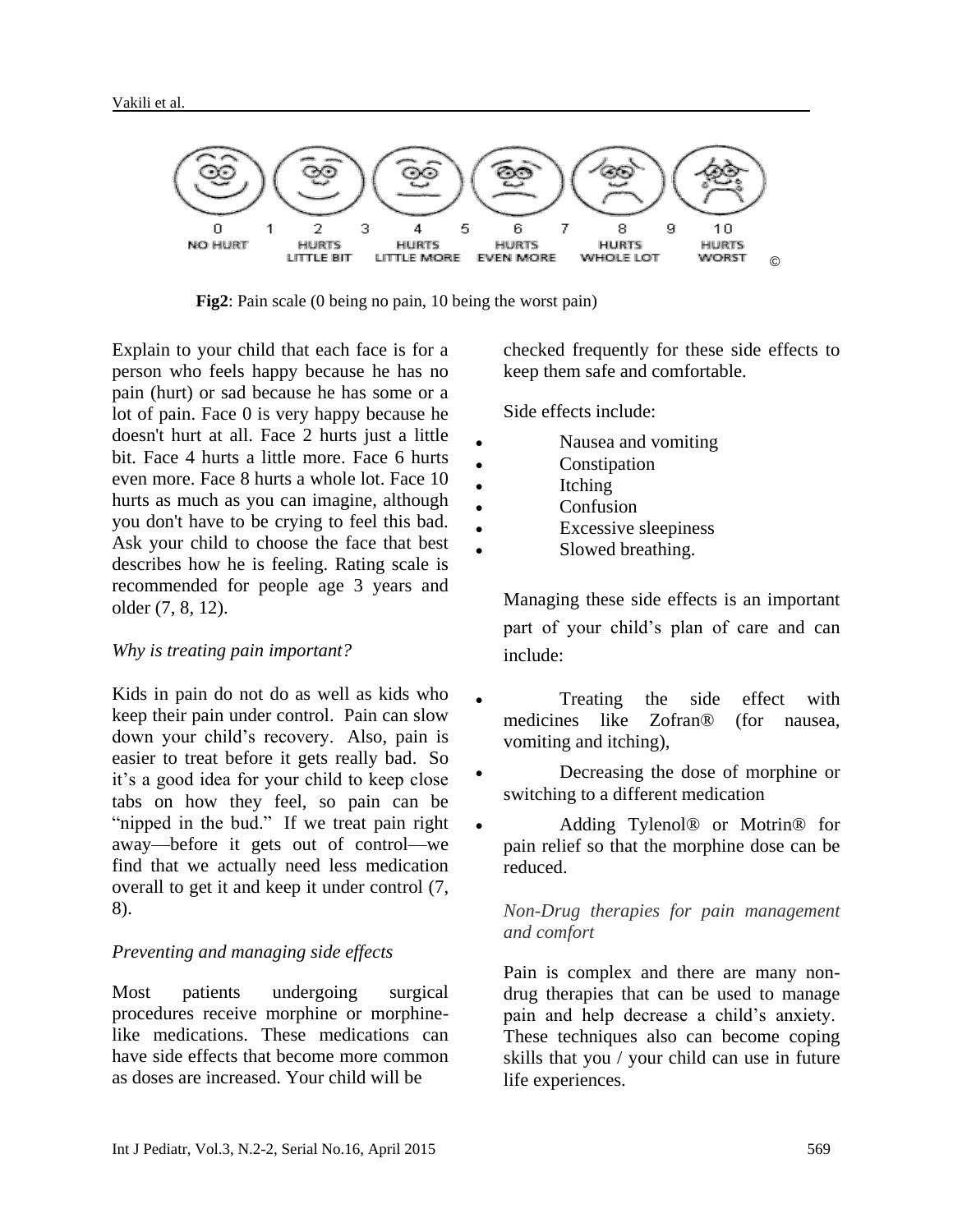**Distraction:** Giving your child something else to focus on is a very effective way to help him/her cope with pain. Interactive toys, blowing bubbles, singing or music, deep breathing, story telling, video games, computer activities and TV are useful distractions for children in the hospital and clinics.

**Relaxation:** Simple things such as imagining a favorite place can relax even very young children during painful moments. [Child Life Specialists](http://www.mottchildren.org/mott-support-services/cfl) can help you and your child learn more about relaxation methods.

**Music:** A child's favorite music may be comforting during stressful times in the hospital or during a painful moment.

**Tactile Methods:** The use of cold, heat, massage, gentle touch and positioning can help soothe pain.

**Positions of Comfort:** A young child often feels more in control when sitting up. Older children often prefer to choose the position of comfort. A nurse can help you and your child decide what positions might be comfortable for procedures.

**Environment**: Lowering lights, decreasing noise and limiting visitors may help some children. Favorite blankets, toys, and pictures are also comforting.

**Oral Sucrose: Oral sucrose (sweet water)** and sucking can soothe newborns and infants during pain procedures. [Learn more](http://www.med.umich.edu/1libr/PedPainGroup/OralSucrose.pdf)  [about oral sucrose.](http://www.med.umich.edu/1libr/PedPainGroup/OralSucrose.pdf)

**Parent Presence:** Children have reported that having a family member present during a painful procedure helps them feel better. Ask you nurse or doctor how you can help

and coach your child through a painful moment.

*How you can help manage your child's pain*

- Ask the doctors and nurses how much pain to expect and how long it should last. Being prepared helps put you and your child in control.
- Talk with the doctors and nurses about pain control methods that have or have not worked for your child in the past.
- Tell the nurses what words and signs your child uses to tell you that he or she is hurting.
- Tell your doctors and nurses about any allergies your child may have.
- Ask about any possible side effects with pain medicines your child might be receiving. Sedation is a common side effect.
- If you think your child is in pain or the pain is getting worse, tell the nurse so it can be addressed quickly. Relief is easier to obtain if acted upon early. This is a key step in proper pain control.
- Consider the non-drug methods listed above that you can do with your child to help relieve the pain.
- Don't tell your child that the nurses will give him a "shot" if he misbehaves. This may create unnecessary fear of something that might be a very important part of your child's recovery. Injections are only given when other methods are not available (3, 4, 14).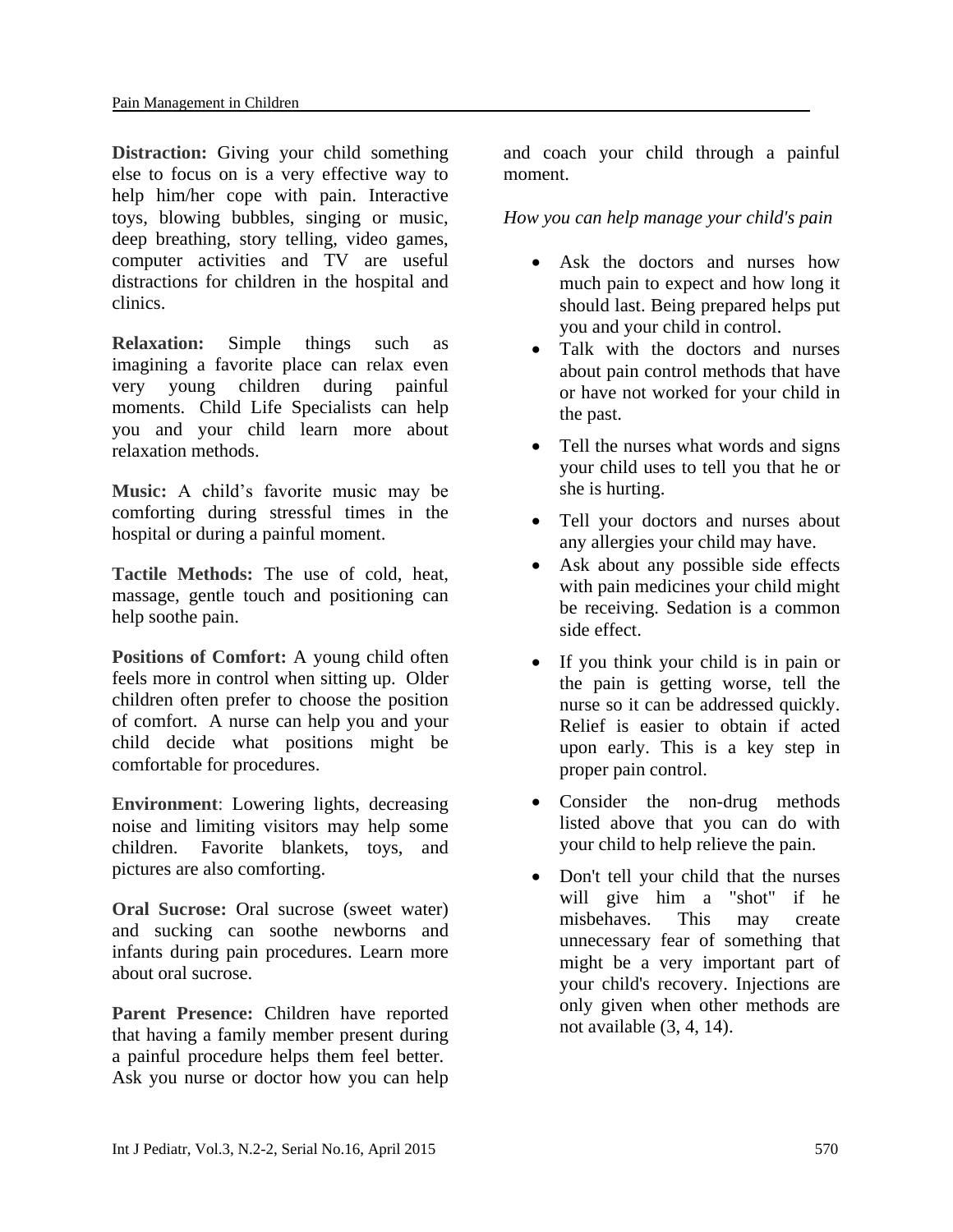# **Conclusion**

# *Pain assessment*

Optimal pain management begins with accurate and thorough pain assessment. Pain assessment enables health-care providers to treat pain and alleviate needless suffering. It should be carried out at regular intervals because the disease process and the factors that influence it may change over time and regular assessment permits the measurement of the efficacy of different treatment strategies in relieving pain. The pain assessment process involves the child, the parents or caregivers and the health-care providers. Pain assessment should be integrated into all clinical care. The way a child perceives pain is an outcome of biological, psychological, social, cultural and spiritual factors. Therefore,a comprehensive approach to pain assessment is required.

The initial pain assessment of a child reporting or presenting behavioural signs of pain includes a detailed pain history, a physical examination, the diagnosis of the causes, and the measurement of pain severity using an age-appropriate pain measurement tool. Pain assessment involves obtaining information about the location,

duration and characteristics of the pain, as well as the impact of persisting pain on various aspects of the child's life such as sleep, emotional state, relationships, development and physical function (*15*) (Figure.3).

The health-care provider should try to investigate the pain's association with any triggering factors by asking about any known aggravating and relieving factors. The health-care provider should ask what pain management treatments have previously been used, as well as the efficacy of any treatments.

Following this assessment, a detailed pain management plan, including pharmacological and nonpharmacological interventions, can be formulated and implemented together with the child's primary caregiver. Pain measurement should be performed at regular intervals during the implementation of the pain management plan. This permits the measurement of changes in the severity of pain over time, and the assessment of the adequacy and efficacy of the chosen treatment, and enables adjustments to be made, as necessary (Figure.4).

# **Conflict of interests**: None.

- . High: further research is unlikely to change confidence in the estimates of the effect.
- Moderate: further research is likely to have an important impact on confidence in the estimate of the effect and may change the estimate.
- Low: further research is very likely to have an important impact on the confidence of the effect and is likely to change the estimate.
- Very low: any estimate of effect is very uncertain.

 **Fig. 3**: Definition of quality of evidence according to GRADE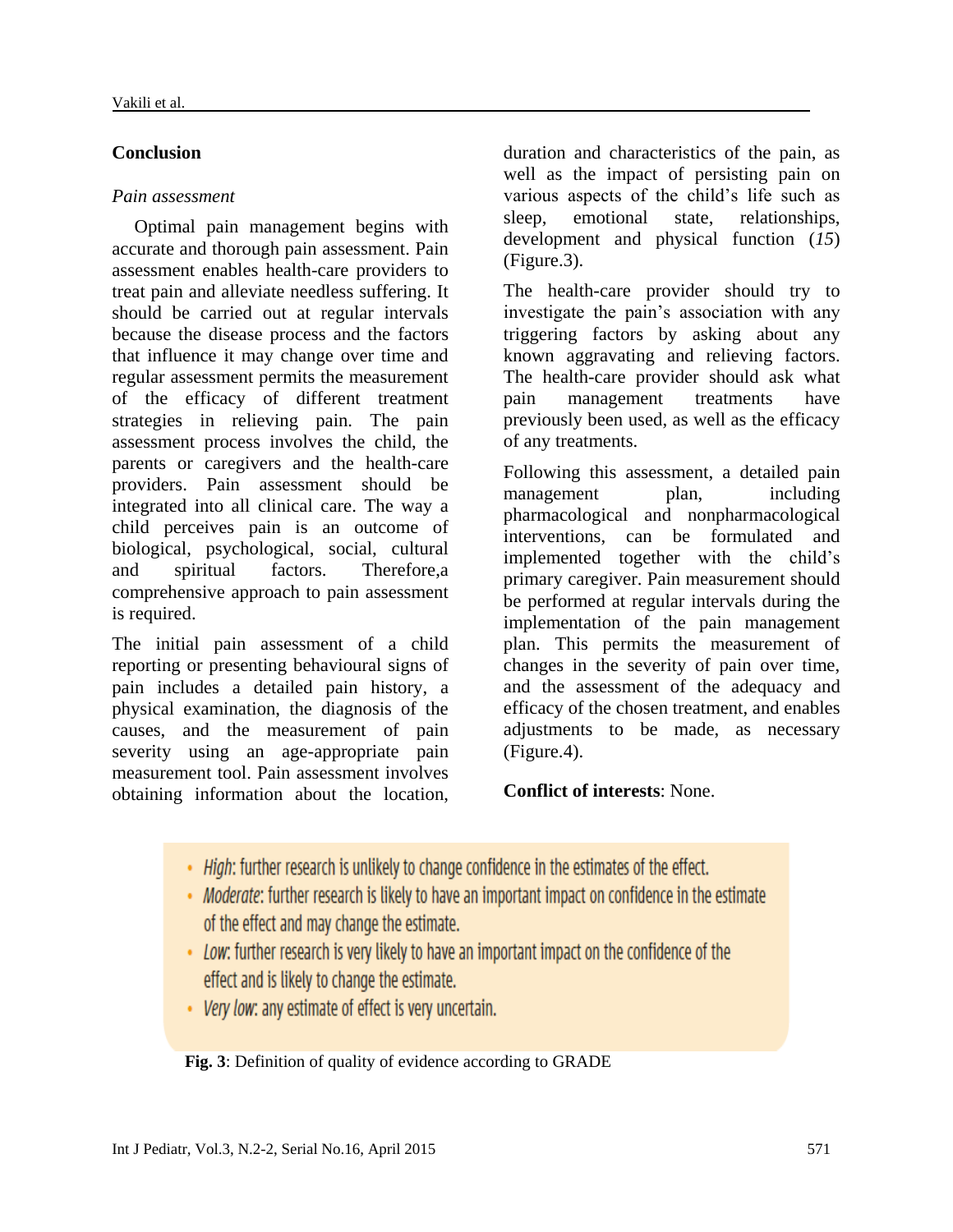- What words do the child and family use for pain?
- . What verbal and behavioural cues does the child use to express pain?
- What do the parents and/or caregivers do when the child has pain?
- What do the parents and/or caregivers not do when the child has pain?
- What works best in relieving the pain?
- Where is the pain and what are the characteristics (site, severity, character of pain as described by the child/parent, e.g. sharp, burning, aching, stabbing, shooting, throbbing)?
- . How did the present pain start (was it sudden/gradual)?
- How long has the pain been present (duration since onset)?
- Where is the pain (single/multiple sites)?
- . Is the pain disturbing the child's sleep/emotional state?
- . Is the pain restricting the child's ability to perform normal physical activities (sit, stand, walk, run)?
- Is the pain restricting the child's ability/willingness to interact with others, and ability to play?

 **Fig.4**: Summary of Question by the health-care provider clinical evaluation

#### **References**

- 1. Loeser JD, Treede RD. The Kyoto protocol of IASP Basic Pain Terminology. *Pain* 2008; 137(3):473–77.
- 2. Merskey H, Bogduk N, eds. Classification of chronic pain: descriptions of chronic pain syndromes and definitions of pain terms. 2nd ed. Seattle, WA: International Association for the Study of Pain (IASP) Press; 1994.
- 3. WHO model formulary for children. Geneva, World Health Organization, 2010. Available at:

[http://www.who.int/selection\\_medicines/list/](http://www.who.int/selection_medicines/list/WMFc_2010.) [WMFc\\_2010.](http://www.who.int/selection_medicines/list/WMFc_2010.) Accessed December 2014.

- 4. WHO guidelines on the pharmacological treatment of persisting pain in children with medical illnesses. Geneva: World Health Organization; 2012.1, Classification of Pain in Children. Available at: [http://www.ncbi.nlm.nih.gov/books/NBK138356](http://www.ncbi.nlm.nih.gov/books/NBK138356/) [//.](http://www.ncbi.nlm.nih.gov/books/NBK138356/) Accessed January 2015.
- 5. Thienhaus O, Cole BE. Classification of pain. In: Weiner RS. Pain management: a practical guide

 for clinicians, 6th ed. New York; NY, CRC Press: 2002.

- 6. Merskey H, Bogduk N, eds. Classification of chronic pain: descriptions of chronic pain syndromes and definitions of pain terms. 2nd ed. Seattle, WA: International Association for the Study of Pain (IASP) Press; 1994.
- 7. Lynch M. Pain: the fifth vital sign. Comprehensive assessment leads to proper treatment. Adv Nurse Pract 2001; 9(11):28-36.
- 8. Chambliss CR, Heggen J, Copelan DN, Pettignano R. The assessment and management of chronic pain in children. Paediatr Drugs. 2002; 4(11):737-46.
- 9. von Baeyer CL, Spagrud LJ. Systematic review of observational (behavioral) measures of pain for children and adolescents aged 3 to 18 years. Pain 2007; 127(1-2):140–150.
- 10. Haanpää M, Treede F-D. Diagnosis and classification of neuropathic pain. IASP Clinical Updates2010;18:1–6.